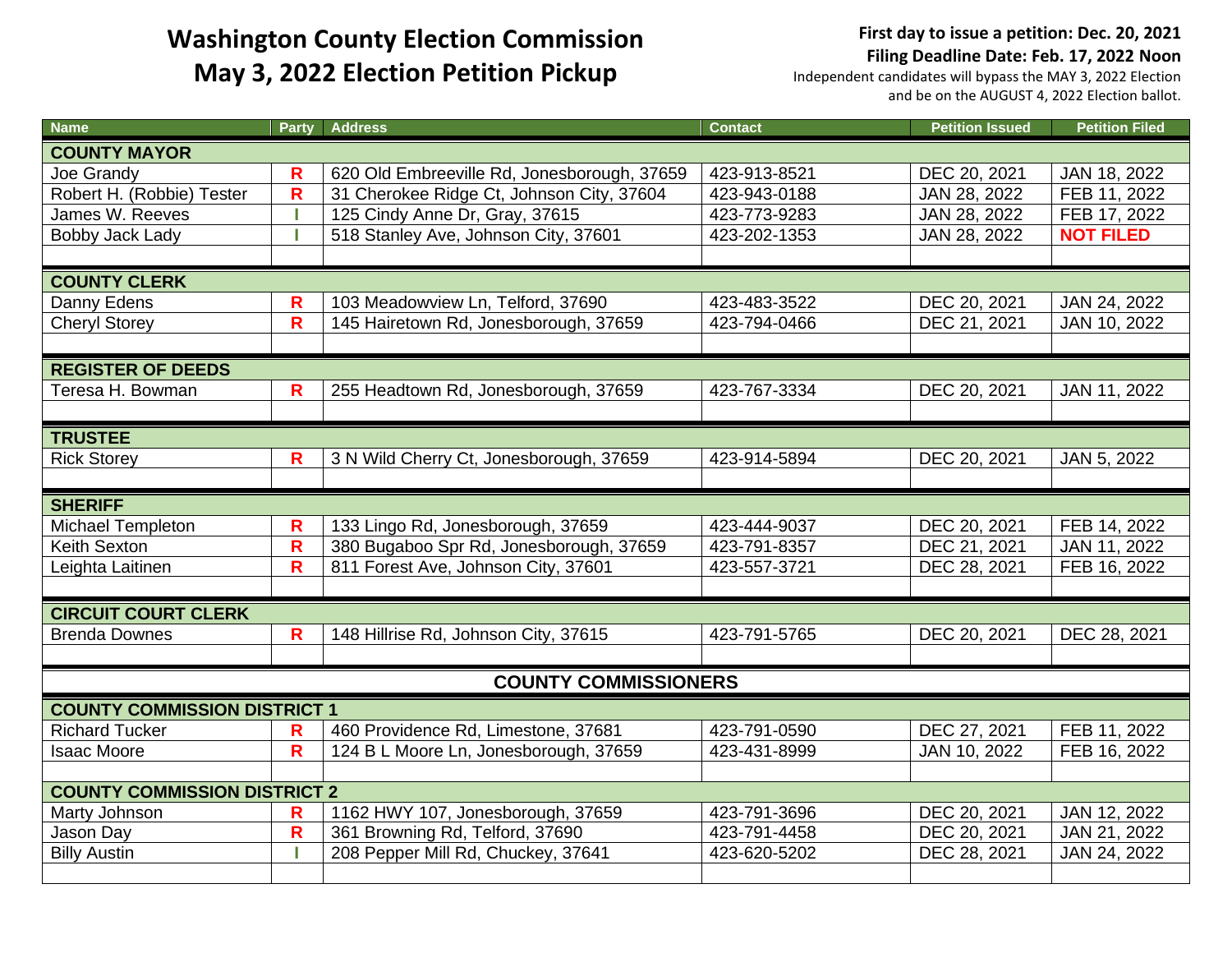**First day to issue a petition: Dec. 20, 2021 Filing Deadline Date: Feb. 17, 2022 Noon**

| <b>COUNTY COMMISSION DISTRICT 3</b>  |              |                                          |                       |              |                  |  |  |
|--------------------------------------|--------------|------------------------------------------|-----------------------|--------------|------------------|--|--|
| Jerome K Fitzgerald                  | R            | 111 Depot St, Jonesborough, 37659        | 423-440-3501          | DEC 21, 2021 | FEB 2, 2022      |  |  |
|                                      |              |                                          |                       |              |                  |  |  |
| <b>COUNTY COMMISSION DISTRICT 4</b>  |              |                                          |                       |              |                  |  |  |
| <b>Josh Edens</b>                    | R            | 1202 Heritage Ln E, Jonesborough, 37659  | 423-361-4605          | DEC 21, 2021 | JAN 24, 2022     |  |  |
| <b>Todd Hensley</b>                  | $\mathsf{R}$ | 549 Matthew Mill Rd, Telford, 37690      | 423-943-5758          | DEC 27, 2021 | FEB 14, 2022     |  |  |
| Mike Morgan                          | D            | 486 Mockingbird PI, Jonesborough, 37659  | themopolyes@gmail.com | FEB 10, 2022 | <b>NOT FILED</b> |  |  |
|                                      |              |                                          |                       |              |                  |  |  |
| <b>COUNTY COMMISSION DISTRICT 5</b>  |              |                                          |                       |              |                  |  |  |
| <b>Bryan Davenport</b>               | R            | 1120 Keeview Dr, Gray, 37615             | 423-676-3216          | DEC 21, 2021 | JAN 14, 2022     |  |  |
|                                      |              |                                          |                       |              |                  |  |  |
| <b>COUNTY COMMISSION DISTRICT 6</b>  |              |                                          |                       |              |                  |  |  |
| <b>Greg Matherly</b>                 | R            | 404 Brookwood Dr, Gray, 37615            | 423-791-1905          | DEC 22, 2021 | JAN 31, 2022     |  |  |
|                                      |              |                                          |                       |              |                  |  |  |
| <b>COUNTY COMMISSION DISTRICT 7</b>  |              |                                          |                       |              |                  |  |  |
| Larry England                        | R            | 17 Hunters Ridge Rd, Johnson City, 37604 | 423-361-7806          | DEC 20, 2021 | JAN 7, 2022      |  |  |
| <b>Sam Phillips</b>                  | $\mathsf{R}$ | 903 W Hillcrest Dr, Johnson City, 37604  | 423-557-5370          | DEC 22, 2021 | <b>NOT FILED</b> |  |  |
| Bobby Jack Lady                      |              | 518 Stanley Ave, Johnson City, 37601     | 423-202-1353          | JAN 28, 2022 | <b>NOT FILED</b> |  |  |
|                                      |              |                                          |                       |              |                  |  |  |
| <b>COUNTY COMMISSION DISTRICT 8</b>  |              |                                          |                       |              |                  |  |  |
| <b>Freddie Malone</b>                | R            | 1189 Cattail Point, Johnson City, 37601  | 423-677-1267          | DEC 22, 2021 | JAN 24, 2022     |  |  |
| <b>Scott Keith Holly</b>             |              | 2827 Browns Mill Rd, Johnson City, 37604 | 423-220-6172          | DEC 20, 2021 | JAN 28, 2022     |  |  |
| <b>Harrison Hutchinson</b>           |              | 108 W Jackson Blvd, Jonesborough, 37659  | 423-753-1654          | JAN 21, 2022 | <b>NOT FILED</b> |  |  |
|                                      |              |                                          |                       |              |                  |  |  |
| <b>COUNTY COMMISSION DISTRICT 9</b>  |              |                                          |                       |              |                  |  |  |
| <b>Suzy Williams</b>                 | R            | 7 Llewellyn Wood, Johnson City, 37601    | 423-943-1563          | DEC 28, 2021 | JAN 24, 2022     |  |  |
|                                      |              |                                          |                       |              |                  |  |  |
| <b>COUNTY COMMISSION DISTRICT 10</b> |              |                                          |                       |              |                  |  |  |
| David Tomita                         | R            | 152 View Bend Rd, Johnson City, 37601    | 423-534-7680          | DEC 20, 2021 | FEB 17, 2022     |  |  |
| <b>Ben Putland</b>                   | D            | 302 Bettie St, Johnson City, 37601       | 423-427-8005          | FEB 11, 2022 | FEB 17, 2022     |  |  |
| Donald Feathers Jr                   |              | 165 Miller Hill Rd, Johnson City, 37601  | 423-794-9700          | JAN 10, 2022 | FEB 15, 2022     |  |  |
|                                      |              |                                          |                       |              |                  |  |  |
| <b>COUNTY COMMISSION DISTRICT 11</b> |              |                                          |                       |              |                  |  |  |
| Jodi Jones                           | D            | 315 W Locust St, Johnson City, 37604     | 423-946-0444          | DEC 20, 2021 | FEB 3, 2022      |  |  |
|                                      |              |                                          |                       |              |                  |  |  |
| <b>COUNTY COMMISSION DISTRICT 12</b> |              |                                          |                       |              |                  |  |  |
| Lewis Wexler Jr.                     | R            | 1924 Lone Oak Rd, Johnson City, 37604    | 423-833-6865          | JAN 20, 2022 | FEB 4, 2022      |  |  |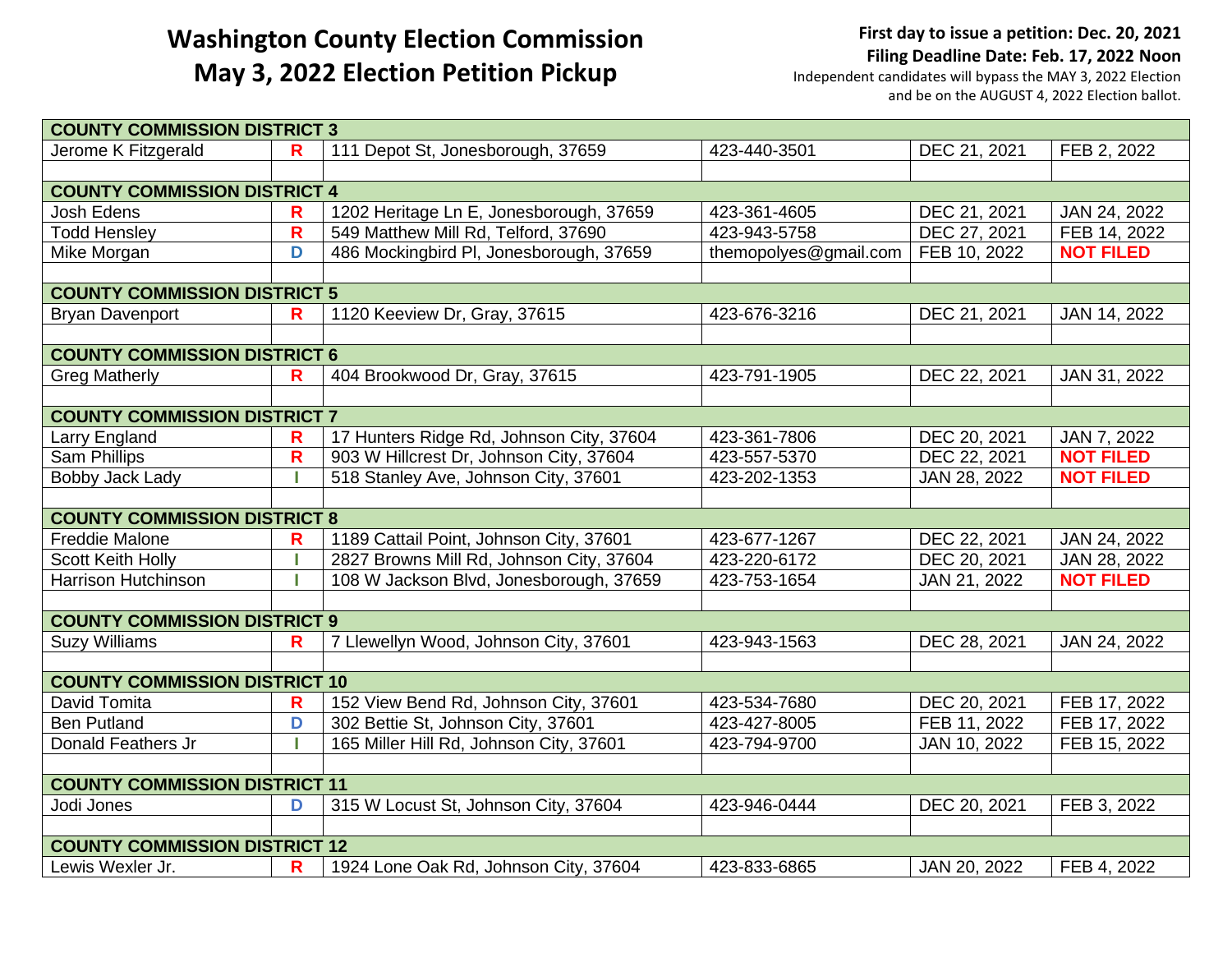#### **First day to issue a petition: Dec. 20, 2021 Filing Deadline Date: Feb. 17, 2022 Noon**

| Larry N. Grogan                                                             | $\mathbf R$             | 1709 Cherokee Rd #305, Johnson City, 37604  | 423-557-1908 | JAN 28, 2022 | JAN 31, 2022     |  |
|-----------------------------------------------------------------------------|-------------------------|---------------------------------------------|--------------|--------------|------------------|--|
|                                                                             |                         |                                             |              |              |                  |  |
| <b>COUNTY COMMISSION DISTRICT 13</b>                                        |                         |                                             |              |              |                  |  |
| Kenneth "Kenny" Huffine                                                     | R                       | 3442 Street Dr, Johnson City, 37604         | 423-341-1682 | DEC 21, 2021 | JAN 31, 2022     |  |
| Robert L. Barnett                                                           | $\overline{\mathsf{R}}$ | 2819 Emory Ln #35, Johnson City, 37604      | 423-292-3367 | JAN 31, 2022 | <b>NOT FILED</b> |  |
|                                                                             |                         |                                             |              |              |                  |  |
| <b>COUNTY COMMISSION DISTRICT 14</b>                                        |                         |                                             |              |              |                  |  |
| Jim Wheeler                                                                 | R                       | 4 Windlesham Court, Johnson City, 37604     | 423-430-7935 | DEC 20, 2021 | FEB 7, 2022      |  |
|                                                                             |                         |                                             |              |              |                  |  |
| <b>COUNTY COMMISSION DISTRICT 15</b>                                        |                         |                                             |              |              |                  |  |
| <b>Mark Rice</b>                                                            | R                       | 158 Briggs Rd, Jonesborough, 37659          | 423-480-1907 | DEC 29, 2021 | JAN 18, 2022     |  |
| <b>Mike Masters</b>                                                         | $\mathsf{R}$            | 129 Bowman LN, Jonesborough, 37659          | 423-202-5794 | JAN 5, 2022  | <b>NOT FILED</b> |  |
| <b>Ben Carder</b>                                                           | $\mathsf{R}$            | 256 West Side Rd, Jonesborough, 37659       | 423-426-2057 | JAN 6, 2022  | JAN 27, 2022     |  |
|                                                                             |                         |                                             |              |              |                  |  |
|                                                                             |                         | <b>COUNTY CONSTABLE</b>                     |              |              |                  |  |
| <b>DISTRICT 1; VACANCY SEAT</b>                                             |                         |                                             |              |              |                  |  |
| Andy Register                                                               | $\mathbf R$             | 126 McQueen Rd, Limestone, 37681            | 423-426-6229 | FEB 15, 2022 | FEB 17, 2022     |  |
| Lisa Shaw-Lewis                                                             |                         | 129 A J Willis Rd, Jonesborough, 37659      | 423-753-7303 | FEB 11, 2022 | FEB 16, 2022     |  |
|                                                                             |                         |                                             |              |              |                  |  |
|                                                                             |                         | <b>COUNTY SCHOOL BOARD MEMBERS</b>          |              |              |                  |  |
| <b>COUNTY SCHOOL BOARD DISTRICT 1 (3 seats)</b>                             |                         |                                             |              |              |                  |  |
| <b>Vince Walters</b>                                                        | $\mathbf R$             | 369 Brethren Church Rd, Jonesborough, 37659 | 423-791-6141 | DEC 20, 2021 | JAN 20, 2022     |  |
| Cody Day                                                                    | $\mathbf R$             | 278 Anderson St, Limestone, 37681           | 423-483-6519 | DEC 21, 2021 | FEB 16, 2022     |  |
| Keith Ervin                                                                 | R                       | 460 Bulldog Miller Rd, Jonesborough, 37659  | 423-791-4122 | DEC 21, 2021 | JAN 5, 2022      |  |
| <b>Kerrie Aistrop</b>                                                       | R                       | 21 Mockingbird Ct, Jonesborough, 37659      | 423-741-8619 | JAN 6, 2022  | FEB 9, 2022      |  |
| Annette Buchanan                                                            | $\mathsf{R}$            | 258 HWY 107, Jonesborough, 37659            | 423-426-2706 | JAN 11, 2022 | FEB 11, 2022     |  |
| James Murphy                                                                | $\mathsf{R}$            | 283 Cherokee MTN Rd, Jonesborough, 37659    | 423-928-6977 | JAN 21, 2022 | <b>NOT FILED</b> |  |
|                                                                             |                         |                                             |              |              |                  |  |
| <b>COUNTY SCHOOL BOARD DISTRICT 3 (3 seats)</b>                             |                         |                                             |              |              |                  |  |
| <b>Gregg Huddlestone</b>                                                    | $\mathsf{R}$            | 140 Brittany Dr, Gray, 37615                | 423-741-3360 | DEC 28, 2021 | JAN 18, 2022     |  |
| David Hammond                                                               | $\mathbf R$             | 115 Beechnut St #B2, Johnson City, 37601    | 423-384-7006 | JAN 7, 2022  | FEB 11, 2022     |  |
| <b>Chad Fleenor</b>                                                         |                         | 1240 Old Gray Station Rd, Gray, 37615       | 423-791-3431 | JAN 7, 2022  | FEB 11, 2022     |  |
|                                                                             |                         |                                             |              |              |                  |  |
| <b>CHANCELLOR</b>                                                           |                         |                                             |              |              |                  |  |
| *1st Judicial District includes Carter, Johnson, Unicoi & Washington County |                         |                                             |              |              |                  |  |
| John C. Rambo                                                               | R                       | 3905 Greenwood Dr, Jonesborough, 37659      | 423-788-1436 | DEC 21, 2021 | JAN 24, 2022     |  |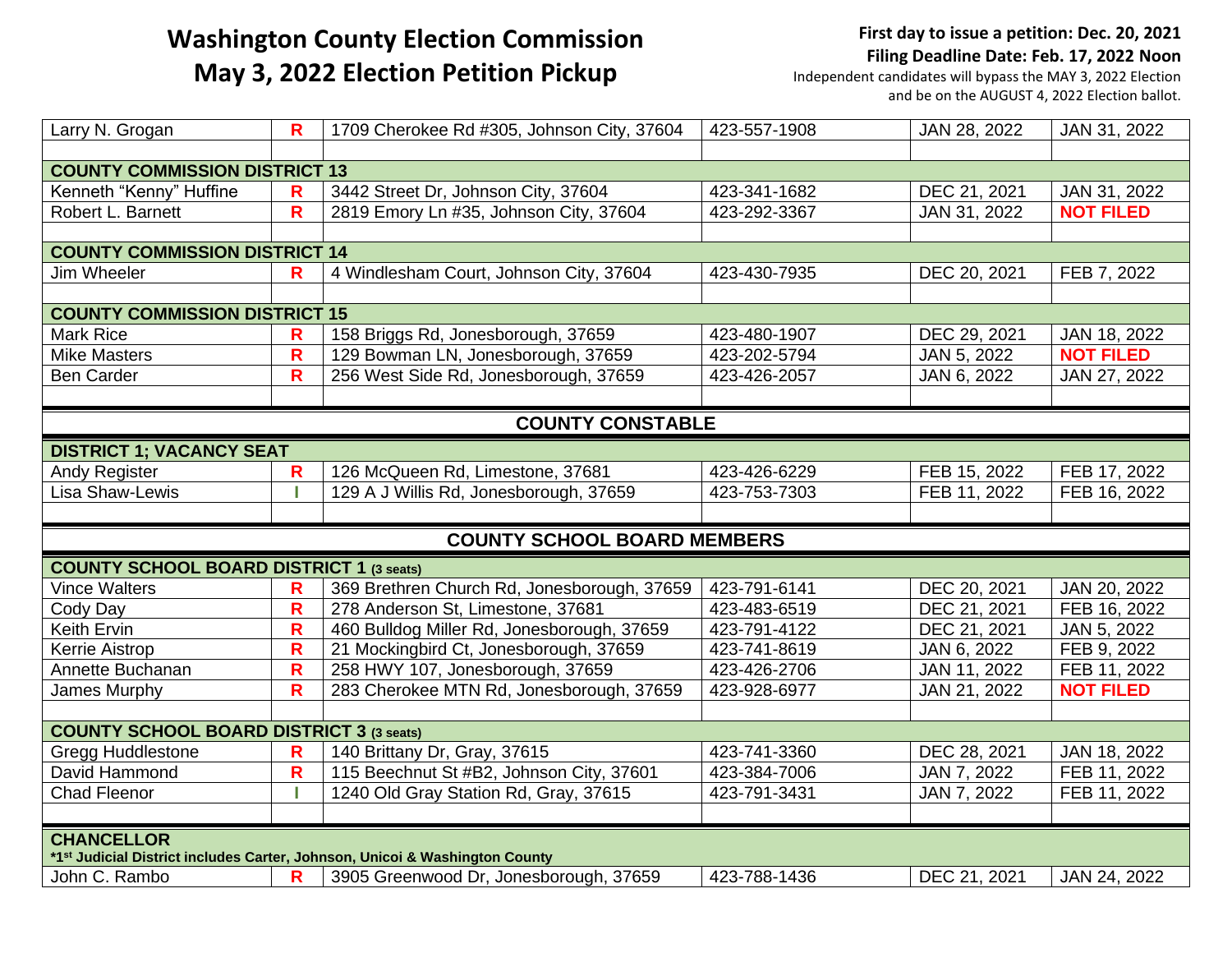| <b>DISTRICT ATTORNEY GENERAL</b><br>*1st Judicial District includes Carter, Johnson, Unicoi & Washington County   |                         |                                              |                |               |                  |  |  |
|-------------------------------------------------------------------------------------------------------------------|-------------------------|----------------------------------------------|----------------|---------------|------------------|--|--|
| <b>Steve Finney</b>                                                                                               | R                       | 302 Sunset Dr Suite 111, Johnson City, 37604 | 423-282-8271   | JAN 4, 2022   | JAN 14, 2022     |  |  |
| Ken Baldwin                                                                                                       | $\mathsf{R}$            | 491 Rockingham Rd, Gray, 37615               | 423-753-5020   | JAN 10, 2022  | <b>NOT FILED</b> |  |  |
|                                                                                                                   |                         |                                              |                |               |                  |  |  |
| <b>PUBLIC DEFENDER</b><br>*1 <sup>st</sup> Judicial District includes Carter, Johnson, Unicoi & Washington County |                         |                                              |                |               |                  |  |  |
| <b>Jeff Kelly</b>                                                                                                 | R                       | 138 Alf Taylor Rd, Johnson City, 37601       | $\sim$ $ \sim$ | CARTER CO.    | JAN 5, 2022      |  |  |
|                                                                                                                   |                         |                                              |                |               |                  |  |  |
| <b>CIRCUIT COURT JUDGES</b><br>*1st Judicial District includes Carter, Johnson, Unicoi & Washington County        |                         |                                              |                |               |                  |  |  |
| <b>CIRCUIT COURT JUDGE PART I</b>                                                                                 |                         |                                              |                |               |                  |  |  |
| J. Eddie Lauderback                                                                                               | R                       | 168 Bacon Branch Rd, Jonesborough 37659      | 423-788-1437   | DEC 20, 2021  | JAN 3, 2022      |  |  |
|                                                                                                                   |                         |                                              |                |               |                  |  |  |
| <b>CIRCUIT COURT JUDGE PART II</b>                                                                                |                         |                                              |                |               |                  |  |  |
| <b>Suzanne Cook</b>                                                                                               | R                       | 178 May Apple Ln, Gray, 37615                | 423-773-1390   | DEC 21, 2021  | JAN 7, 2022      |  |  |
| Lois Bunton-Shults-Davis                                                                                          | $\overline{\mathsf{R}}$ | 314 Greenbriar Dr, Unicoi, 37692             | 423-220-6406   | <b>UNICOI</b> | JAN 27, 2022     |  |  |
|                                                                                                                   |                         |                                              |                |               |                  |  |  |
| <b>GENERAL SESSIONS COURT JUDGES</b>                                                                              |                         |                                              |                |               |                  |  |  |
| <b>GENERAL SESSIONS COURT JUDGE PART I</b>                                                                        |                         |                                              |                |               |                  |  |  |
| Robert G. Lincoln                                                                                                 | R                       | 102 Hidden Forest Ct, Jonesborough, 37659    | 423-753-1833   | DEC 21, 2021  | JAN 7, 2022      |  |  |
| <b>Todd Hull</b>                                                                                                  | R                       | 112 Bob Davis Rd, Gray, 37615                | 423-270-4855   | FEB 7, 2022   | FEB 15, 2022     |  |  |
|                                                                                                                   |                         |                                              |                |               |                  |  |  |
| <b>GENERAL SESSIONS COURT JUDGE PART II</b>                                                                       |                         |                                              |                |               |                  |  |  |
| Janet Vest Hardin                                                                                                 | R                       | 4012 Glaze Rd, Johnson City, 37601           | 423-753-1659   | DEC 20, 2021  | JAN 20, 2022     |  |  |
| Joshua P. Sutherland, III                                                                                         | R                       | 127 River Rd, Johnson City, 37601            | 423-631-5995   | DEC 21, 2021  | JAN 28, 2022     |  |  |
| Jesse James Campbell                                                                                              |                         | 3700 Meadow Green Dr, Johnson City, 37601    | 423-405-6380   | FEB 1, 2022   | FEB 14, 2022     |  |  |
|                                                                                                                   |                         |                                              |                |               |                  |  |  |
| <b>GENERAL SESSIONS COURT JUDGE PART III</b>                                                                      |                         |                                              |                |               |                  |  |  |
| Johnathan A. Minga                                                                                                | R                       | 129 Laurel Ridge Dr, Jonesborough, 37659     | 423-430-5126   | DEC 20, 2021  | FEB 1, 2022      |  |  |
| <b>Michael Rasnake</b>                                                                                            | $\overline{\mathsf{R}}$ | 310 Sweetgrass Ln, Jonesborough, 37659       | 423-747-1065   | DEC 20, 2021  | JAN 20, 2022     |  |  |
| Stephanie Sherwood                                                                                                | $\overline{\mathsf{R}}$ | 116 W Chestnut St, Johnson City, 37604       | 646-765-9954   | JAN 3, 2022   | FEB 14, 2022     |  |  |
|                                                                                                                   |                         |                                              |                |               |                  |  |  |
| <b>CRIMINAL COURT JUDGES</b>                                                                                      |                         |                                              |                |               |                  |  |  |